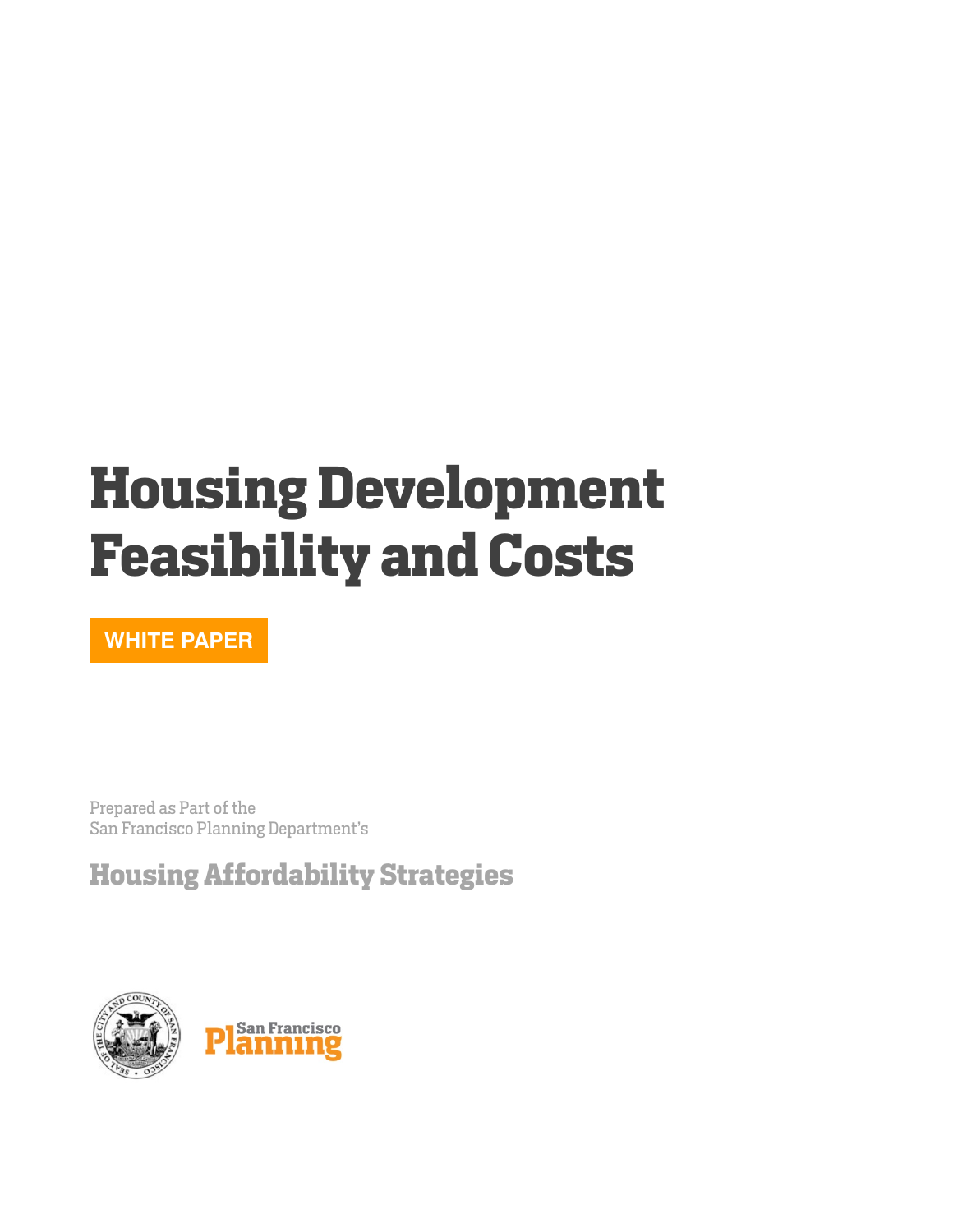# **Table of Contents**

| <b>Housing Development Feasibility and Costs</b>                          | 1              |
|---------------------------------------------------------------------------|----------------|
| <b>Housing Affordability Strategies</b>                                   | 1.             |
| <b>Development Feasibility White Paper</b>                                | 3              |
| <b>Introduction</b>                                                       | 3              |
| Pro Forma Analysis                                                        | 3              |
| Return on Investment                                                      | 6              |
| <b>Residual Land Value</b>                                                | 6              |
| <b>Key Cost Factors</b>                                                   | $\overline{7}$ |
| <b>Hard Costs</b>                                                         | 7              |
| Soft Costs                                                                | $\overline{7}$ |
| <b>Impact Fees</b>                                                        | 7              |
| <b>Land Cost</b>                                                          | 8              |
| <b>Revenues</b>                                                           | 9              |
| San Francisco Rents by Submarket                                          | 9              |
| <b>Building Type Impact on Revenue</b>                                    | 11             |
| Dwelling Unit Size Impact on Revenue                                      | 11             |
| <b>Feasibility of Residential Development in San Francisco Today</b>      | 12             |
| <b>Policy Tools</b>                                                       | 14             |
| Reducing Cost of Development for Large Scale Projects (At least 25 units) | 14             |
| Investments in Infrastructure and Amenities                               | 14             |
| Encouraging "Small Scale Infill" in Neighborhoods                         | 14             |
| <b>Development Costs White Paper</b>                                      | 17             |
| <b>Introduction</b>                                                       | 17             |
| <b>Construction Cost Trends</b>                                           | 17             |
| <b>Innovative Technologies</b>                                            | 19             |
| <b>Strategies to Reduce Development Costs</b>                             | 20             |
| <b>Endnotes</b>                                                           | 21             |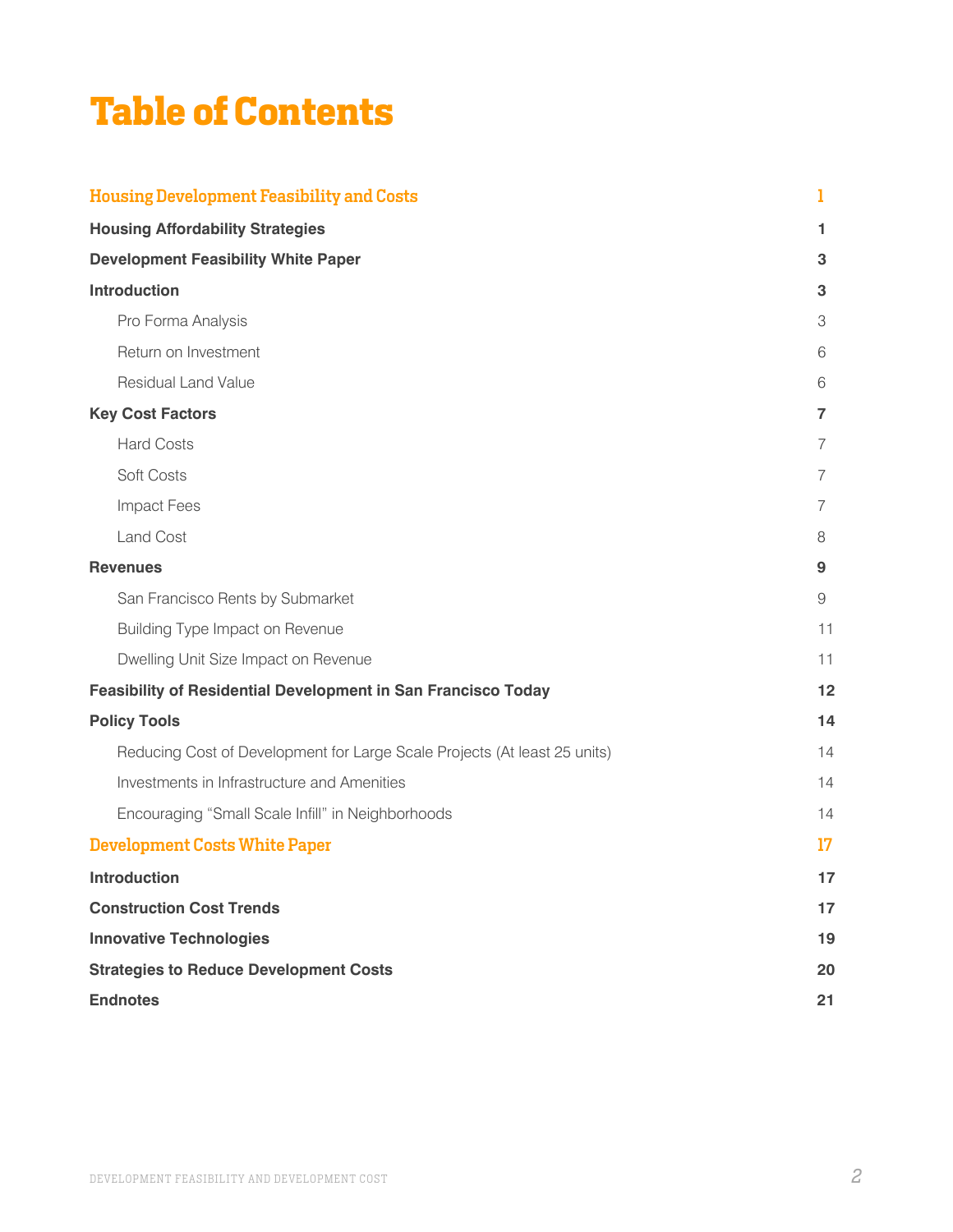# <span id="page-2-0"></span>**Development Feasibility White Paper**

## <span id="page-2-1"></span>**Introduction**

The Housing Affordability Strategies (HAS) project examines how the City of San Francisco can improve housing affordability over the next 30 years, particularly for low- and moderate-income households. The HAS analyzes development feasibility, policies, and investments to achieve San Francisco's housing targets – created both through Mayoral action and the will of the voters – of 5,000 new housing units per year, at least one third of which should be permanently affordable at low and moderate incomes.

This white paper accompanies the main HAS report by providing additional detail on analysis of private housing development feasibility and is followed in the same document with a white paper on development costs. Most housing is produced and operated by the private sector, and private development will likely remain an important component of addressing San Francisco's growing demand for housing. Continued production by the private market depends on individual housing developments being financially feasible before any developer will move forward with a project. The likelihood of housing construction depends on the relationship between development costs and prices/rents, which ultimately determines the financial feasibility of development. A development project is financially feasible – that is, the project "pencils" -- if it accomplishes two objectives:

- Generates a sufficient return on investment (ROI) for the developer and investors (also called "developer return" in this report);
- Allows for a fair "residual land value" for the landowner.

Both of these metrics, ROI and residual land value, are commonly used for testing feasibility using pro forma analysis, as described in the next section.

This white paper explains the financial considerations that drive private housing investments, and how potential policies could help expand those investments and the likelihood of housing production across building types and neighborhoods citywide.

### <span id="page-2-2"></span>Pro Forma Analysis

Financial feasibility is tested using a "pro forma" statement, or a financial accounting of all expected revenues and development costs associated with a development project. Project revenues appearing in a pro forma (see "Revenues" section later on in this report) may include apartment rents, condominium sales, parking lease revenues, rents from any commercial leasing, or any other revenue that is expected to be generated by the development. Development costs (see "Key Cost Factors" later in this report)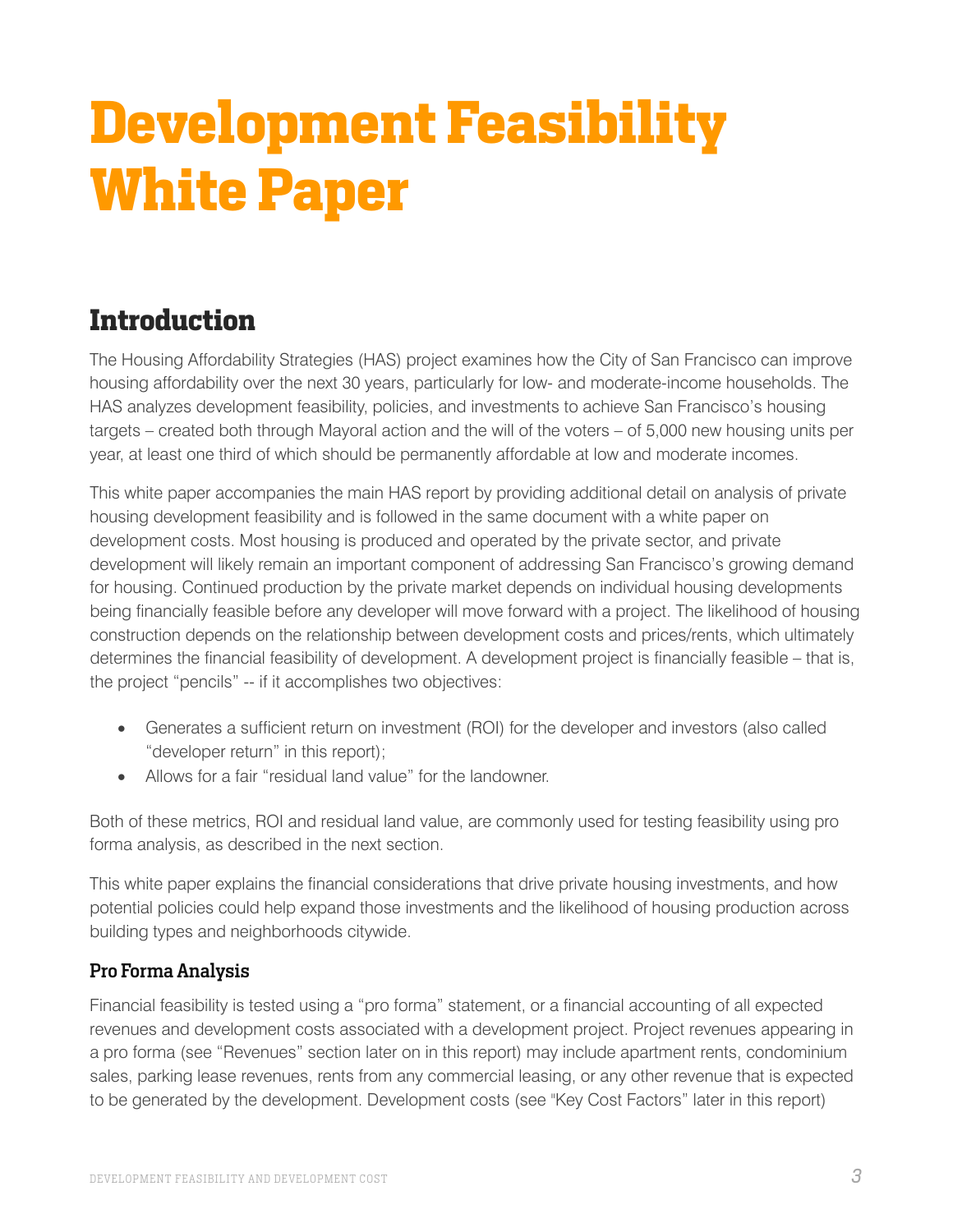usually include the cost of land, direct or "hard" costs such as materials and labor associated with the physical construction, and indirect or "soft" costs, which include all other costs associated with development such as professional services, taxes, insurance, financing costs, and municipal fees. Based on these revenues and costs, the pro forma will calculate an ROI metric that provides a benchmark for project profitability. While there are various technical calculations for ROI that apply in different situations, in concept the ROI represents the profit margin: that is, the net revenue remaining after subtracting all development costs from the project market value.

Testing financial feasibility using a pro forma generally takes one of two approaches:

- 1) Test the return on investment (Figure 1): In this approach, the value of the project is compared to the total costs of the project, in order to solve for the developer return generated by that project. If the project's value is sufficient to cover all costs, including land, and can also meet the minimum developer return threshold required, then the project is feasible. If there is a shortfall, then the project is infeasible.
- 2) Test the residual land value (Figure 2): In this approach, a minimum developer return is assumed up front. Using the minimum return, direct costs, and indirect costs as assumptions, the pro forma analysis then calculates the maximum land cost the project could accommodate while remaining financially feasible: this is the "residual land value". If the residual land value meets or exceeds the market value of the land, it is assumed the typical landowner would be favorable to selling the land, and the project is feasible.

While the above approaches are two different ways of mathematically getting to the same result, each can be useful to highlight either the developer return or land value aspect of feasibility. The following sections discuss in more detail developer return and land value and describe the key factors that influence their threshold values, and thus determine feasibility.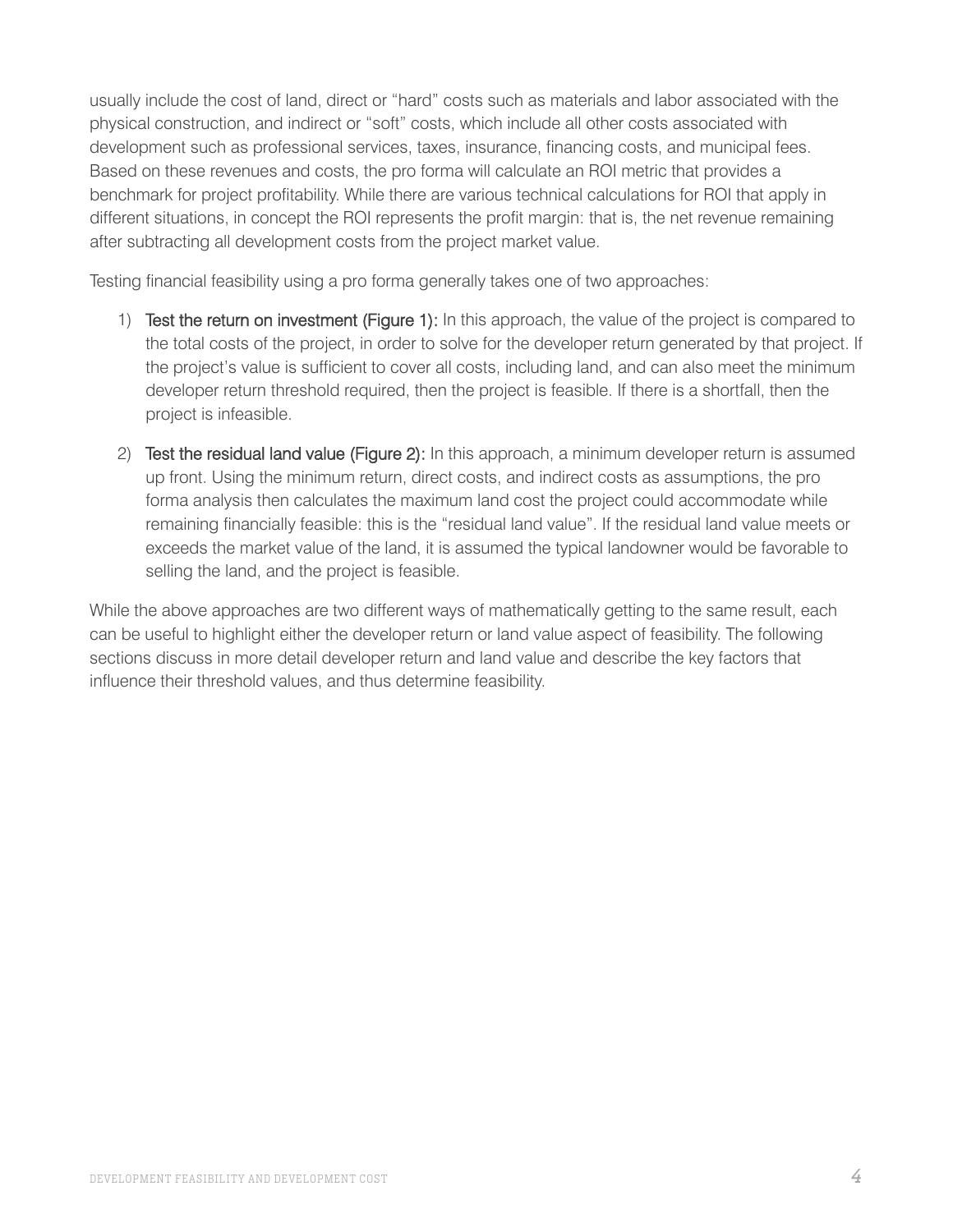

#### *Figure 1:* Illustration of Financial Feasibility using Return on Investment

Source: Strategic Economics, 2020.

#### *Figure 2:* Illustration of Financial Feasibility using Residual Land Values



Source: Strategic Economics, 2020.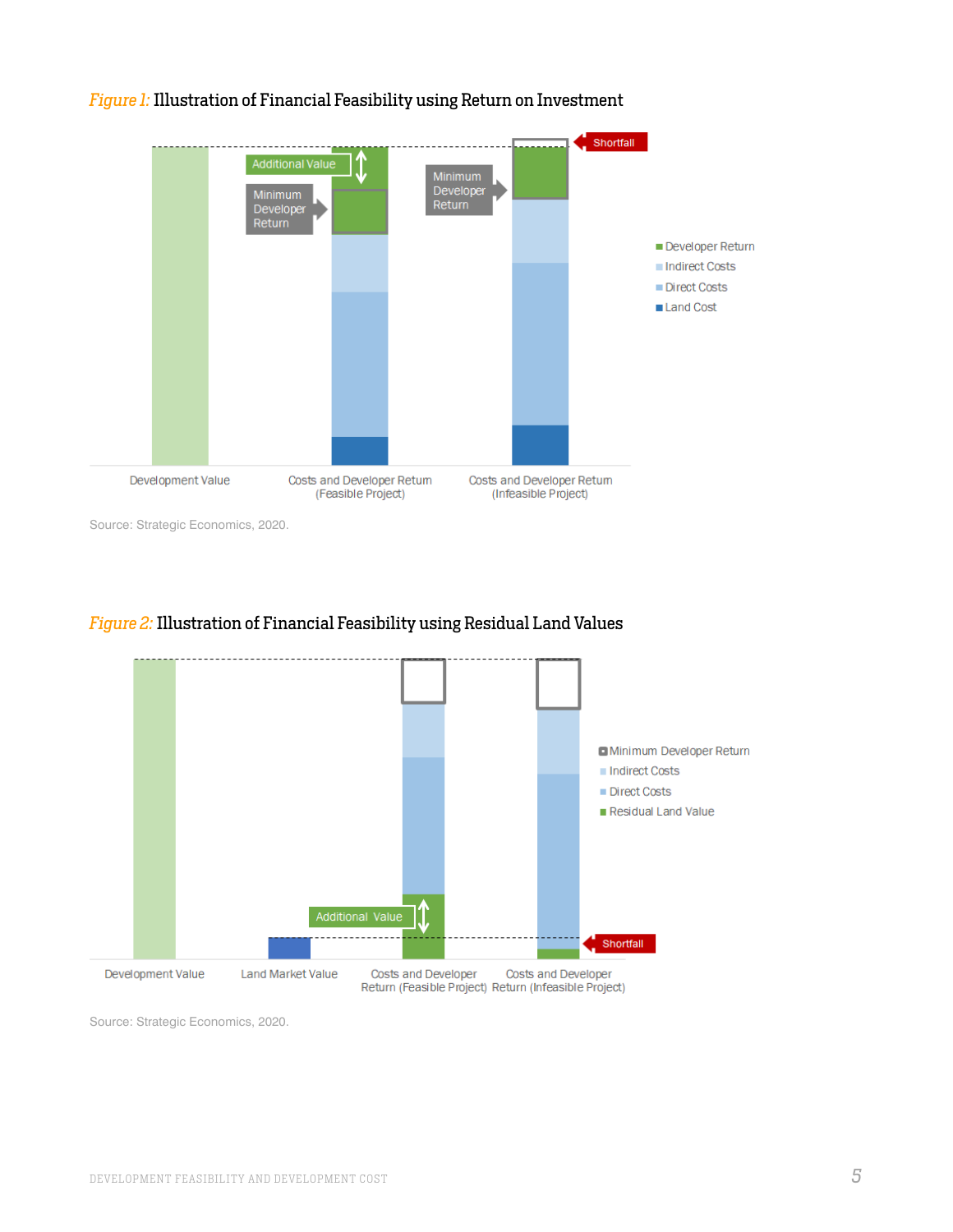### <span id="page-5-0"></span>Return on Investment

Real estate development projects rely on a combination of equity and debt financing to provide the capital necessary to move forward on a project. Return on investment is the metric commonly used by developers, lenders, and investors to decide whether to underwrite loans or provide equity. Each of these financing partners has its own thresholds and requirements, as outlined below:

- **Lenders.** Banks and other institutions that provide debt financing for the project must be satisfied the development project is at low enough risk of default. Lenders will only underwrite loans that meet certain financial performance benchmarks.
- **Equity investors.** Development projects compete for equity financing in capital markets, where investors are comparing the expected financial risk and return to other real estate projects or other long-term investments in businesses or stocks. The developer will normally be one of multiple equity investors in the project.

Developer return requirements, as determined by these financial partners, depend largely on the project's perceived risk and the length of time before the investment can be recovered. Projects that are larger and more complex, take longer to get approved and built, or have some other degree of risk associated with them, generally require higher expected returns to move forward. Conversely, smaller, less risky projects with short development timelines usually have a smaller hurdle in order to attract investment. For example, a large high-rise project might need to show a 25 percent return after a threeyear development period, which, on an annualized basis, would represent approximately eight percent per year (a typical rate of return for many publicly traded stocks).

In San Francisco, while the housing market is very strong, there is also a high perception of risk due to the complex and lengthy entitlements process. High housing prices and robust demand helps to improve investor confidence for new housing development. On the other hand, discretionary review of project proposals can lengthen the period of entitlement or even serve as a roadblock to project approvals. Lenders and equity investors typically require a 15 to 25 percent margin or return above development costs for large scale projects in San Francisco, depending on the specifics of the proposal.

### <span id="page-5-1"></span>Residual Land Value

In order to see development proceed, new projects must be able to acquire sites at a price that will motivate landowners to sell. The market value of the land for a potential development will vary from site to site depending on a number of factors. One important factor is the value of the current use for the site. Because even underutilized sites such as parking lots or light industrial sites produce income for their landowners, the price required to purchase those sites for redevelopment must entice the owner to forgo an ongoing revenue stream. In addition, California's Proposition 13 limits reassessment of property value, and, as a result, long-time landowners may have very low tax burdens while a sale could trigger capital gains and/or transfer taxes, creating additional considerations for landowners. The specific financial objectives of landowners will vary, and therefore, so will their price threshold.

As discussed in the previous section, land values for new development can be thought of as a residual of the development value after considering costs and developer return. Over time, the average market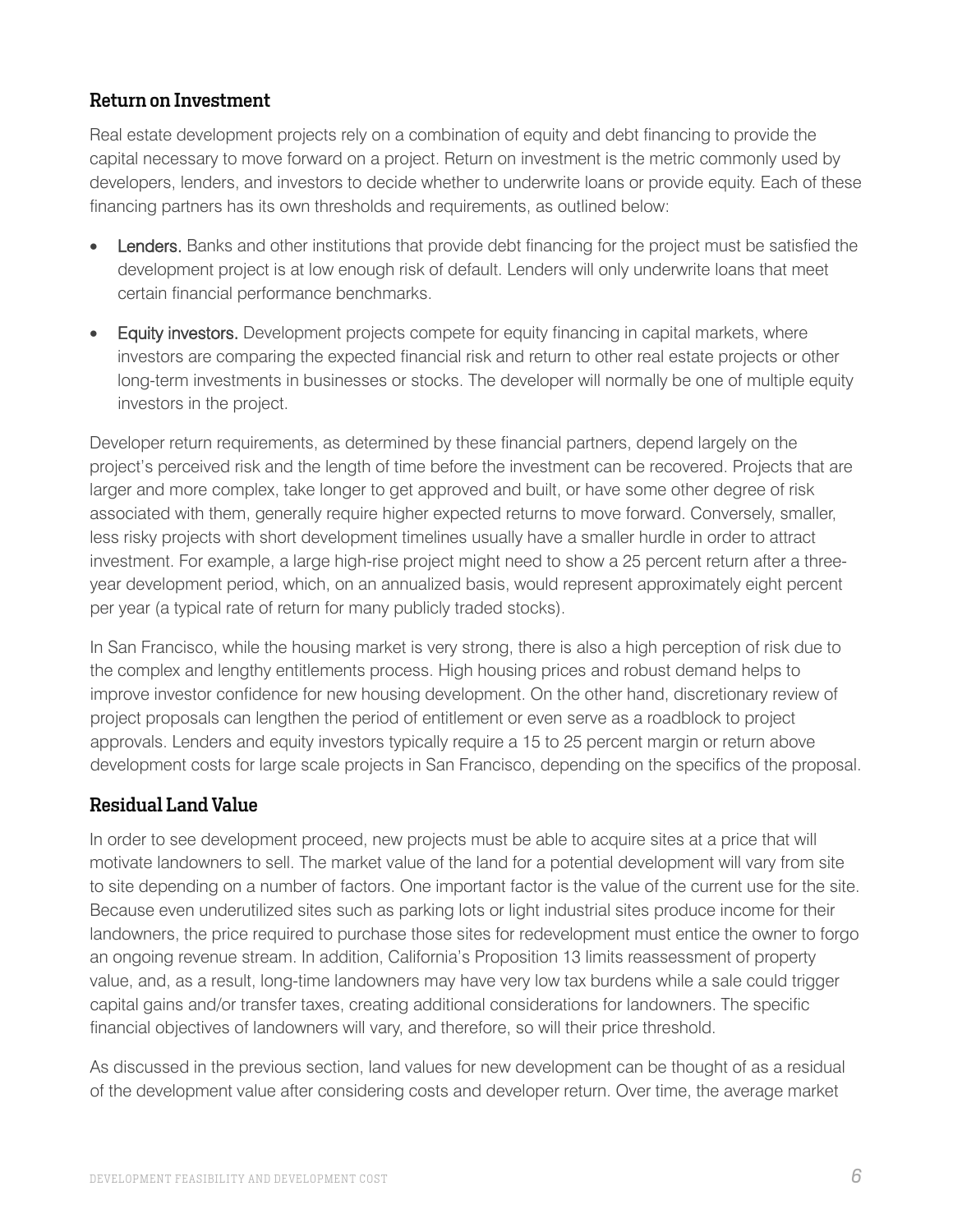value of land will respond to changing conditions for development feasibility. As the residual land values for prospective development trend higher or lower than the price levels generally expected by landowners, the market value of land should eventually adjust to the new market conditions, although in practice this adjustment may take some time.

## <span id="page-6-0"></span>**Key Cost Factors**

This section includes a discussion of development costs and how they influence development feasibility. Development costs are divided into four categories for this report: direct or "hard" costs, indirect or "soft" costs before impact fees, municipal impact fees, and land cost. (Impact fees are a type of soft cost, but they are itemized separately here because one of the policy tools tested in this analysis involves reducing impact fees.)

### <span id="page-6-1"></span>Hard Costs

Hard costs include the direct cost of constructing buildings and other improvements on site such as landscaping and infrastructure. Per unit hard costs vary by the type of construction used. Taller buildings with more development intensity are more expensive to build per unit because they require sturdier structural elements, higher standards of fire-proofing, and other amenities such as elevators. Whereas low-rise buildings can be made from less expensive wood frame construction, high-rises must be made from steel and/or reinforced concrete, a more expensive form of construction per square foot. Figure 3 shows a comparison between low-rise, mid-rise, and high-rise building costs. In this study, typical hard costs range from \$360,000 per unit for low-rise construction to \$450,000 per unit for high-rise construction. Hard costs, which can represent between 50% to 75% of total development costs, do not typically vary by location within San Francisco. Because they are the biggest component of the total development cost, strategies to reduce hard costs are examined in more detail in the second part of this paper.

### <span id="page-6-2"></span>Soft Costs

Soft costs include indirect costs associated with the project, including professional fees for design and engineering, and other costs such as taxes, insurance, planning and permitting fees charged by the City, and the cost of financing. Not counting impact fees, typical soft costs range from \$94,000 per unit for low-rise construction to \$109,000 per unit for high-rise construction, or 15% to 18% of total development costs. Soft costs do not typically vary by location within San Francisco, except for impact fees, discussed below.

### <span id="page-6-3"></span>Impact Fees

Municipal impact fees are soft costs that have been itemized separately in this analysis: these are fees charged to offset the impact of development on City services and the community at large. This analysis focuses on impact fees charged citywide and excludes special fees charged in designated districts such as special use districts. (In San Francisco, some neighborhoods impose additional fees for affordable housing, neighborhood infrastructure, or other community facilities; these additional fees are excluded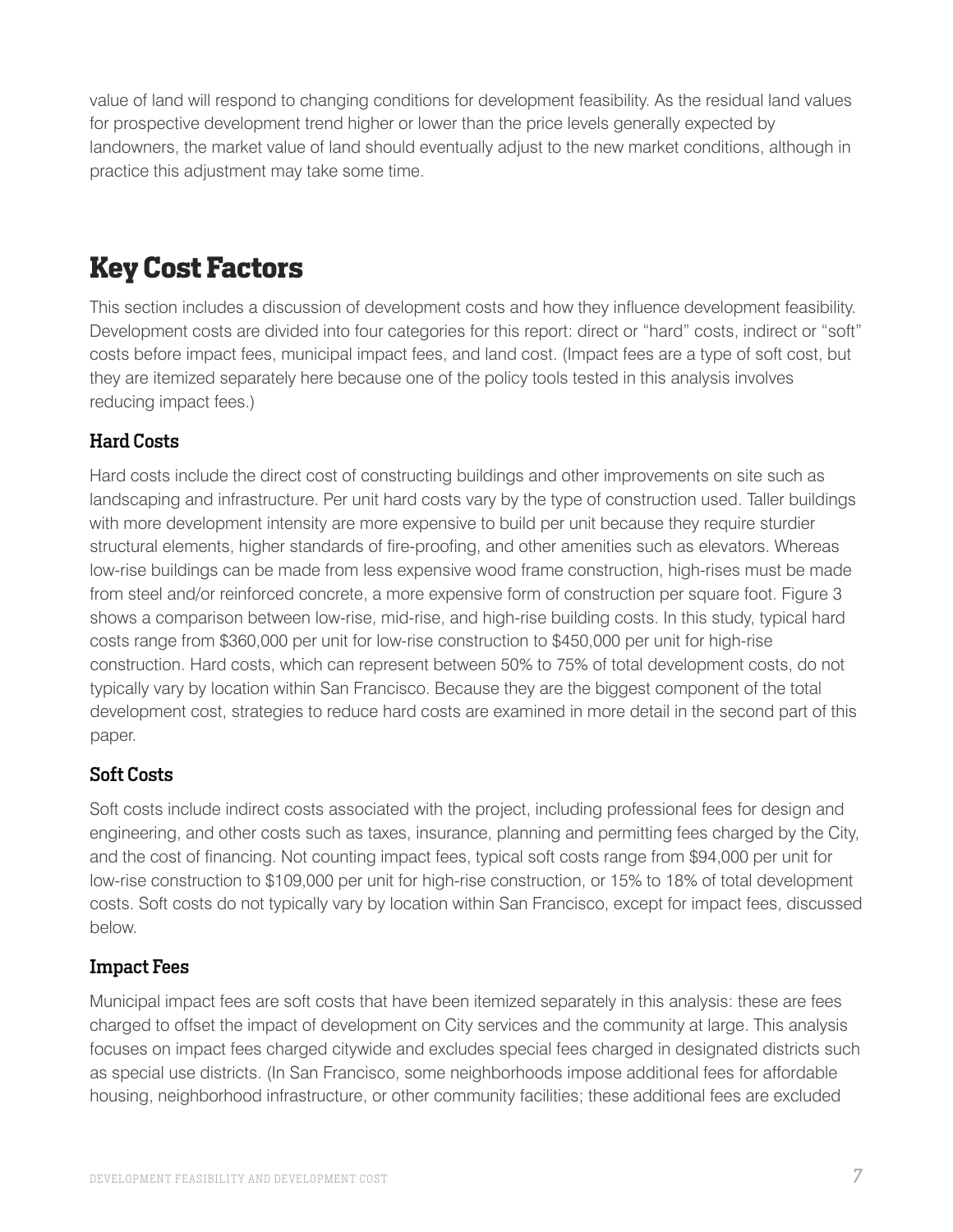from the summary in Figure 3.) Citywide impact fees were estimated to range between \$21,000 per unit for low rises to \$23,000 per unit for high-rises (three to four percent of development costs) before considering the City's Inclusionary Affordable Housing requirement.

The Inclusionary Affordable Housing [requirement](https://sfplanning.org/project/inclusionary-affordable-housing-program) can be met by paying a fee, or more commonly, by providing affordable units onsite or offsite. Providing units at below market rates onsite requires the development to accept reduced revenues from the designated affordable units, which cost the same amount to build as a market-rate unit. For larger scale apartment developments (greater than 25 units), the onsite requirement for 2020 in most areas of the city is 20% of total units offered at below market rates. Satisfying the inclusionary requirement at current levels can represent up to 15% of total development costs. In 2020 the Office of the Controller's Office of Economic Analysis will conduct an analysis of the impacts and financial feasibility of current inclusionary housing requirements that can inform elected officials' policy on inclusionary housing.

### <span id="page-7-0"></span>Land Cost

The cost of land, addressed in the previous section, can vary widely. Generally speaking, land costs are determined by location and the types and intensity of uses allowed by zoning. Both of these characteristics vary significantly for different areas of San Francisco. In this analysis, land value is shown for different areas of the city representing different locational value, and ranges from \$200 to more than \$1,000 per square foot.



### *Figure* 3: Typical Development Costs per Unit for Rental Apartment Projects in San Francisco, 2017-2019

Note: Does not include land costs, which will vary depending on location. Citywide impact fees do not include the costs of satisfying the citywide Inclusionary Affordable Housing requirement, which is reflected in revenues.

Sources: Based on a review of feasibility studies performed for the San Francisco Planning Department between 2017 and 2019. The synthesis of typical cost assumptions above was prepared by Strategic Economics, 2020.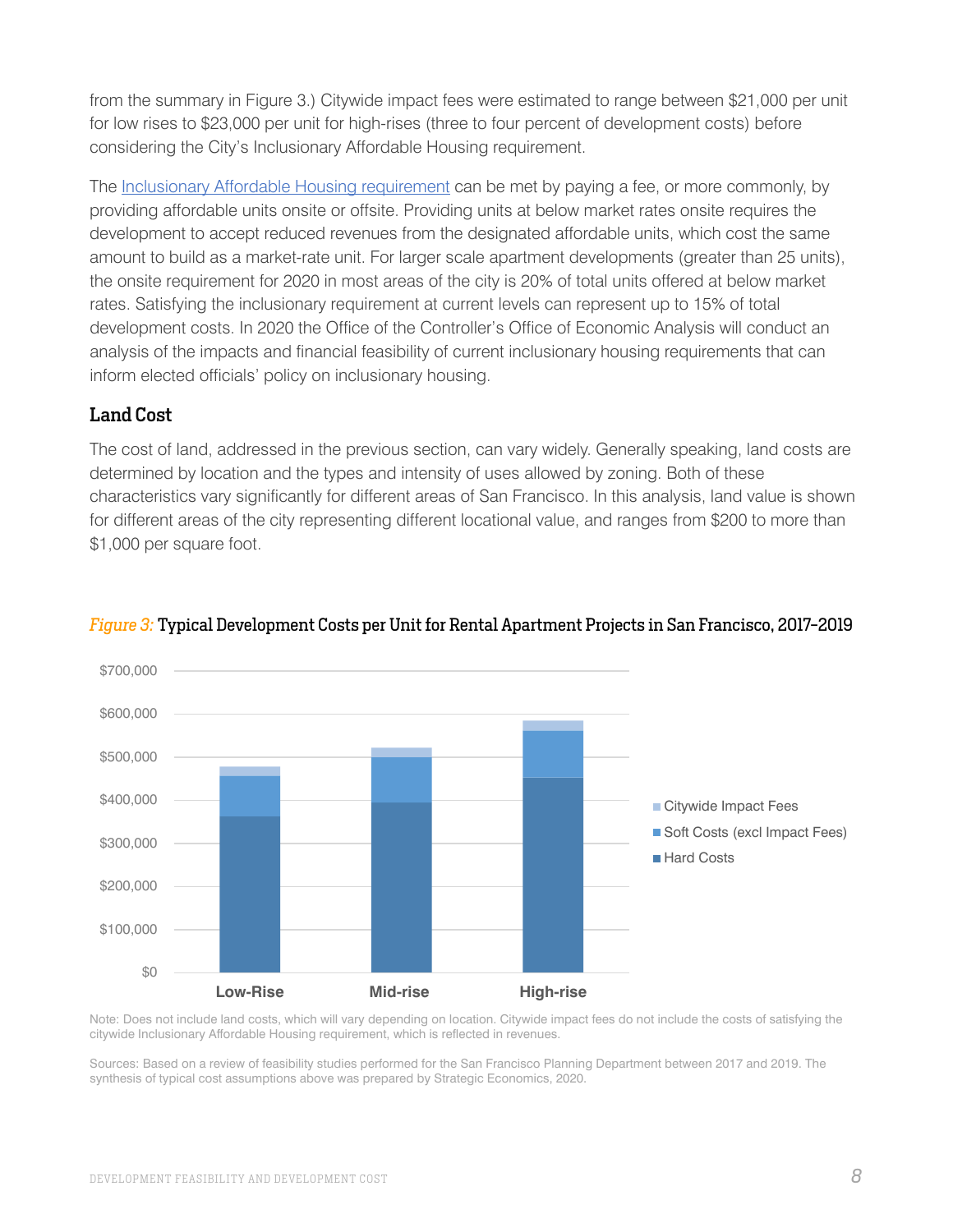### <span id="page-8-0"></span>**Revenues**

Revenue sources for housing development consist of the rents collected (for rental apartments) or sales revenues (for-sale townhomes and condominiums). Some projects have other smaller sources of revenue, including parking leases, and commercial lease revenues in mixed use developments.

This report focuses on rental apartment developments, where the primary source of revenue is apartment rents. The market value of the finished development as a whole is strongly tied to the amount of income the property generates in rent. Because rental revenue is such a big factor in project feasibility and profitability, developers and investors considering a new project pay close attention to the level of rent they believe is attainable. Location matters a great deal for revenues; different areas of the city command different rents based on in their proximity to jobs and transportation, neighborhood services and amenities, and safety and desirability. The rent levels that can be charged for each of these submarkets within San Francisco will vary accordingly. In neighborhoods where the rental market is softer (where demand is lower and rents are less expensive), the revenue potential may not be high enough to make a project feasible, or only the most economical building types (typically lower-density product types) will be feasible. In neighborhoods where the market is strong, per unit revenues are higher, so it is generally easier to get projects to pencil.

At the same time, higher rent neighborhoods will also see land costs that are elevated in response to these strong market conditions. Because land represents a fixed cost, a higher land cost can be a burden to financial feasibility at lower densities. In such a context, developments will need to achieve a certain density, often with mid- or high-rise towers, in order to be viable. This interaction between rent levels, land cost, and the relative cost of different types of building construction is why high-rise development is often seen in the highest rent areas and low-rise development is usually seen in the lower rent areas. (That said, policy factors such as zoning, fees, and incentives can reshape this pattern such that low rises are sometimes built in high rent areas and vice versa.)

### <span id="page-8-1"></span>San Francisco Rents by Submarket

The map in Figure 4 illustrates four levels of market strength based on apartment rent data and recent development activity.

- Tier 1 Downtown Core submarkets include the northeastern section of San Francisco where new development activity is strong, including high-rise housing projects. The rents are highest in these areas, due to the proximity to amenities, major transit corridors, and downtown jobs.
- Tier 2 Central Ring submarkets represent areas where rents are not as high as Tier 1 but have attracted low-rise and mid-rise multi-family housing projects.
- Tier 3 Outer Ring and Tier 4 Western and Southern are submarkets where multifamily development has been relatively sporadic. Many of the neighborhoods in these areas are dominated by single-family homes, where larger scale housing development is not permitted.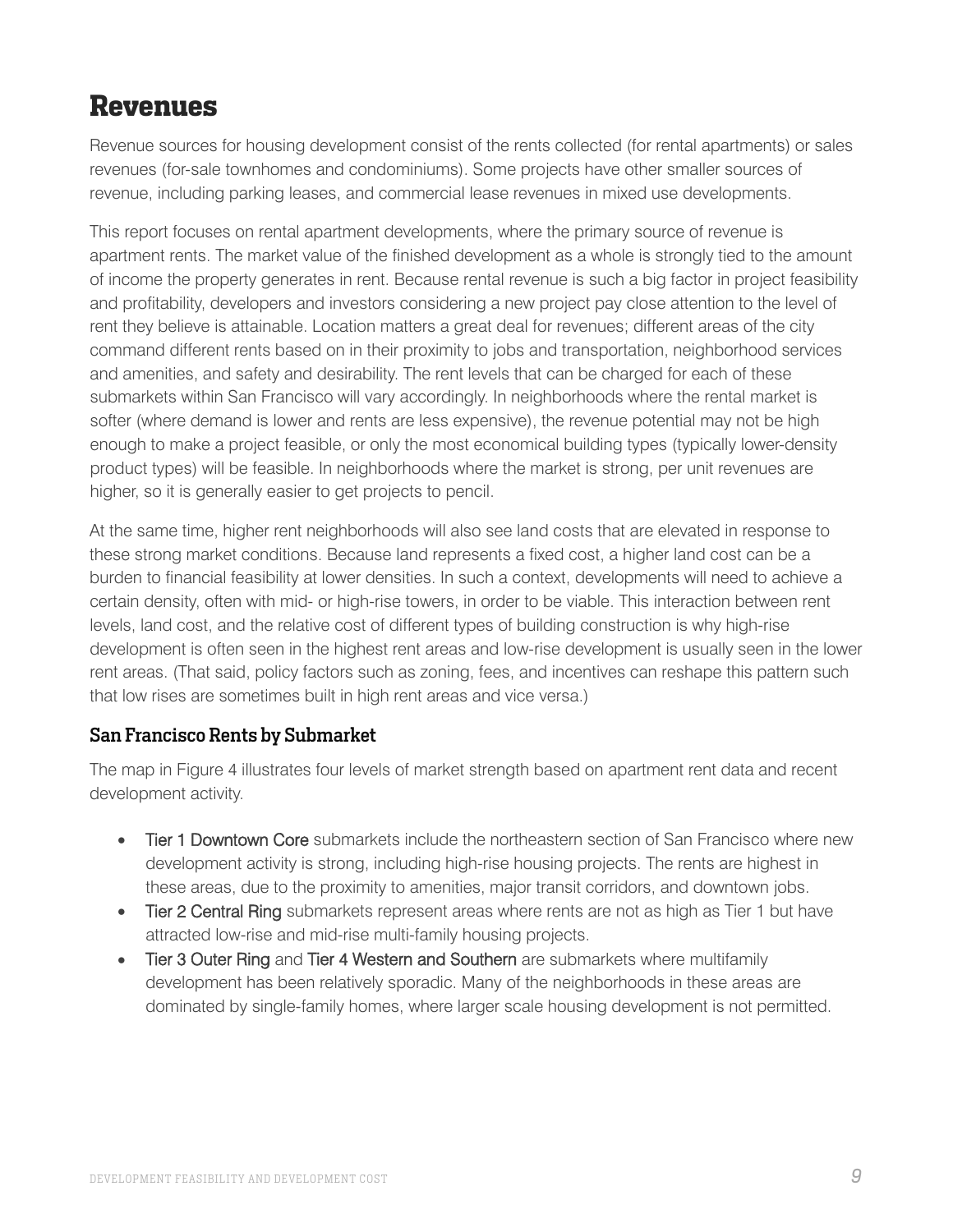

### *Figure 4:* San Francisco Rental Market Strength by Neighborhood

Source: City of San Francisco, 2019; Strategic Economics, 2020.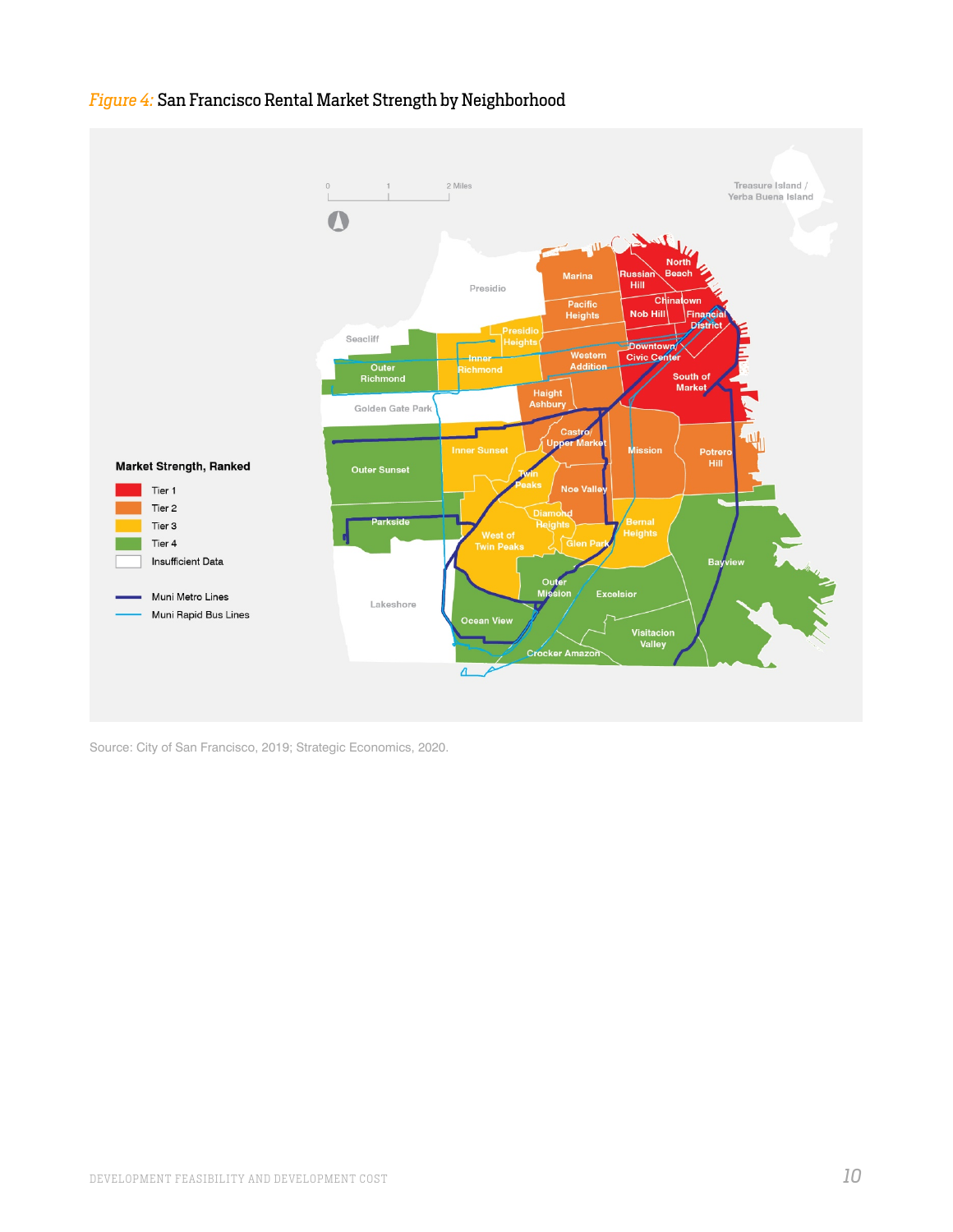### <span id="page-10-0"></span>Building Type Impact on Revenue

Figure 5 shows some typical rents for four types of large-scale residential buildings: a five-story low-rise, an eight-story mid-rise, and high-rises at two different heights: 14 and 24 stories. The rents on the upper floors of high-rise buildings are assumed to be priced a relative premium because of the views that come with these units. The rent assumptions used in this report reflect these view premiums, which are assumed overall to raise the average rent by five percent for the 15-story high-rise and by twenty percent for the 24-story high-rise.

|                                       | <b>Submarket Tier</b> |         |         |         |  |
|---------------------------------------|-----------------------|---------|---------|---------|--|
| <b>Monthly Rent (Market Rate)</b>     | Tier 4                | Tier 3  | Tier 2  | Tier 1  |  |
| 5-story Low-rise and 8-story Mid-rise |                       |         |         |         |  |
| Per net sf                            | \$3.75                | \$4.75  | \$5.50  | \$6.25  |  |
| Per unit                              | \$2,719               | \$3,444 | \$3,988 | \$4,531 |  |
| High-rise, 14 stories                 |                       |         |         |         |  |
| Rent premium for height               | 5.0%                  | 5.0%    | $5.0\%$ | 5.0%    |  |
| Per net sf                            | \$3.94                | \$4.99  | \$5.78  | \$6.56  |  |
| Per unit                              | \$2,855               | \$3,616 | \$4.187 | \$4,758 |  |
| High-rise, 24 stories                 |                       |         |         |         |  |
| Rent premium for height               | 20.0%                 | 20.0%   | 20.0%   | 20.0%   |  |
| Per net sf                            | \$4.50                | \$5.70  | \$6.60  | \$7.50  |  |
| Per unit                              | \$3,263               | \$4,133 | \$4.785 | \$5,438 |  |

#### *Figure 5:* Typical New Build Apartment Rents per Month by Submarket and Unit Type

Source: Strategic Economics, 2020.

### <span id="page-10-1"></span>Dwelling Unit Size Impact on Revenue

The rent per unit in Figure 5 assumes an average unit size of 750 square feet, typical of new developments. Currently, the unit sizes of new developments in San Francisco are trending down, as developers build smaller units to address the challenges of both profitability and affordability of market rate apartments in new build construction. Responding to a market environment where both demand and construction costs are high, developers will often seek to fit more units into a building envelope using smaller and more efficient floor plans or by shifting the mix of units to more studios and one-bedroom units. In this way, more revenue can be generated from the development while managing costs. The resulting smaller units can also be more affordable for renters or buyers who are willing to accept less space.

Most of San Francisco's residential land is subject to fixed density controls where the number of units are set based on the lot size, and this reduces developer flexibility to provide smaller, cheaper units. In the few parts of San Francisco that do not have such density limits, form-based controls such as rear yard and open space requirements, height and set-back requirements, and requirements for multibedroom units determine the number of homes in a building.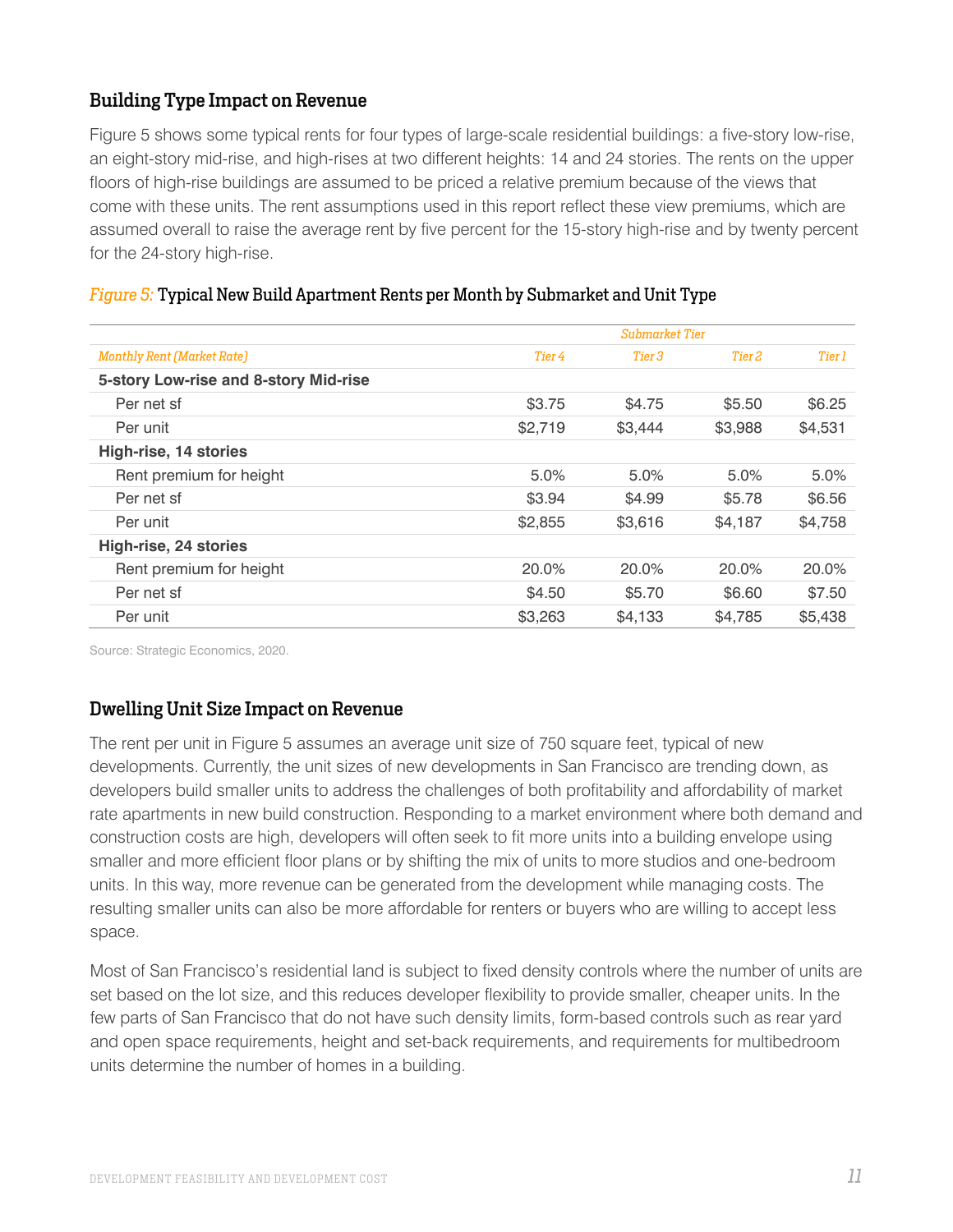# <span id="page-11-0"></span>**Feasibility of Residential Developmentin San Francisco Today**

Despite extremely strong demand for housing, development feasibility is a challenge for many parts of the Bay Area, including in many areas of San Francisco. In recent years, rising development costs region-wide have outpaced the rate of growth in rents, which has hampered production. According to an industry survey from Turner and Townsend, San Francisco had the highest construction costs in the world in 2019, and costs are escalating by five to six percent per year. These elevated costs have posed a challenge to development region-wide, and in San Francisco new development proposals tend to be in limited areas where market rents are the highest in the region.

These high costs are mainly a result of labor shortages, particularly for skilled labor (see section on Development Costs.) As a secondary factor in rising costs, San Francisco and many other Bay Area cities have stepped up development requirements, such as inclusionary housing and impact fees, adding to total development costs. Many of these new requirements are themselves aimed at increasing the rate of affordable housing production. While these additional requirements are often designed to capture the added economic value created by strong market conditions and/or recently upzoned areas, their effect can be to reduce developer profits to levels that are infeasible for development.

Using the cost and rent assumptions shown in Figures 3 and 5, respectively, Strategic Economics developed a basic pro forma model to test the feasibility of typical developments for the building types and submarket tiers introduced in the previous section. Figure 6 expresses the result of this analysis, illustrating the general pattern of feasibility for these development scenarios in the current market environment. (Note that costs include fees and other City requirements. Circumstances for actual developments vary widely and financial feasibility for any particular development may diverge from the overall pattern shown.)

As shown in Figure 6, taller high-rises are generally feasible in submarket Tiers 1 and 2 under current market conditions, construction costs, and City fees and requirements. High-rises may also be feasible in submarket Tier 3, although it would be unusual to proceed with this type of development intensity in San Francisco's lower density neighborhoods, as historically, zoning rules have prevented this. All other development types are not financially feasible under typical conditions in the current market environment. This pattern generally reflects recent trends: most new, large scale development activity occurs in the northeast portion of the city.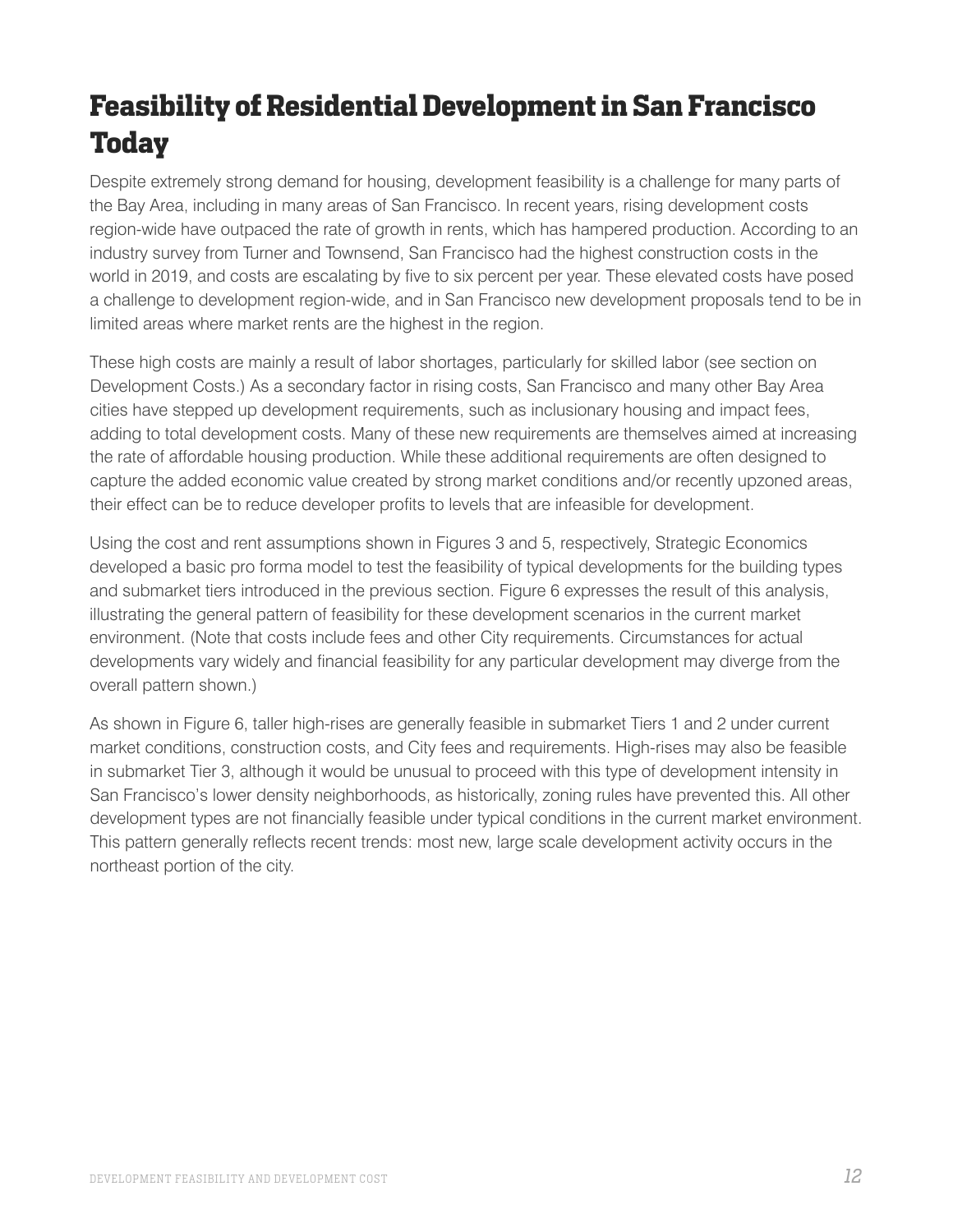#### *Figure 6:* Development Feasibility by Building Type and Submarket

(Developments are feasible where development value exceeds development costs and a minimum developer return)

Submarkets

Tier 4

Tier 3





Mid-rise (8 stories)

#### High-rise (24 stories)

Tier<sub>2</sub>

Tier  $1$ 





Source: Strategic Economics, 2020.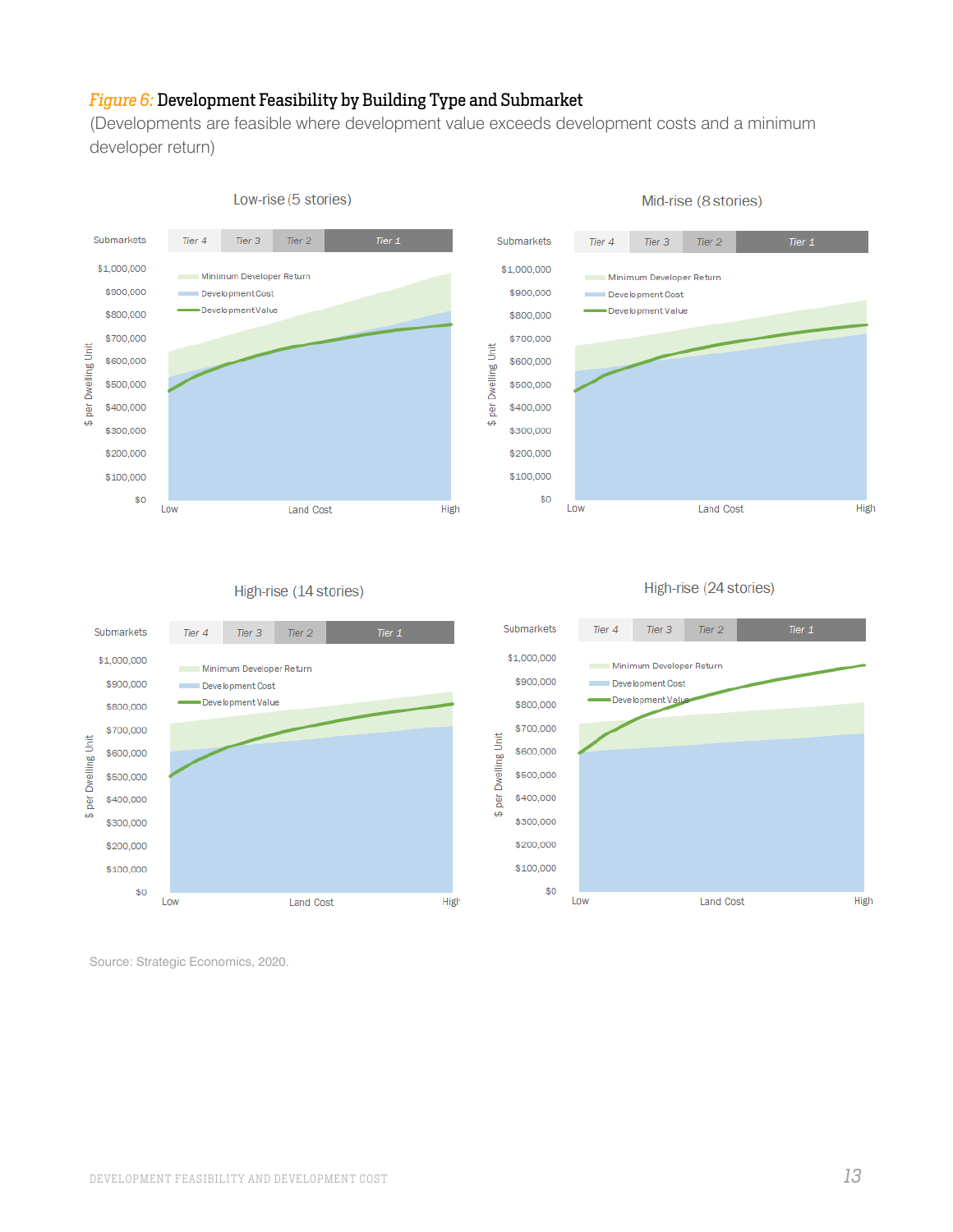# <span id="page-13-0"></span>**Policy Tools**

The City could consider a range of policy tools to ease development costs and stimulate production both in a wider range of building types and in more submarkets. The section below contains a discussion of how the development economics could shift in response to policies aimed at stimulating more largescale multifamily development, particularly along transit corridors in San Francisco where development is currently stagnant. Following that is a discussion of the potential for allowing smaller-scale (less than 25 units) infill development in areas currently dominated by single-family homes.

### <span id="page-13-1"></span>Reducing Cost of Development for Large Scale Projects (At least 25 units)

Strategic Economics tested two policy concepts designed to improve financial feasibility by reducing the cost of development. The policy concepts are as follows:

- Update regulations to facilitate lower cost building technologies. As the construction innovations become more widespread, and more production facilities become active, the adoption of mass timber and modular construction could reduce hard costs by between 15-30%, according to estimates from developers and contractors. Construction technologies that decrease costs will result in more feasible building types in the strongest markets. As shown in Figure 7, more building types become feasible or marginally feasible in submarket Tiers 1 and 2. (In Tier 1, the mid-rise is marginally feasible and the 14-story high-rise is feasible, an improvement over the Base Case; in Tier 2, the low-rise, mid-rise, and 14-story high-rise are all estimated to be marginally feasible.) In addition, the 24-story high-rise became feasible in submarket Tier 3.
- **Reduce impact fees.** Citywide impact fees are estimated to be, on average, approximately \$25 per gross square foot of building area, excluding the inclusionary affordable housing requirement and any special area fees. Because citywide fees represent a relatively small portion of development costs, reductions to these fees would have only a modest impact on development feasibility (see Figure 7) but may help stimulate production in combination with other incentives.

### <span id="page-13-2"></span>Investments in Infrastructure and Amenities

In addition to cost reductions, future City investments in infrastructure and neighborhood amenities could help support new housing development in Tier 3 and Tier 4 submarkets. Implementing the two policy concepts alone were insufficient to create financial feasibility in Tier 3 and Tier 4. In these areas, the City investment in infrastructure and improving neighborhood amenities could increase the quality of life and appeal of these neighborhoods and catalyze development of both market-rate and below market rate housing.

### <span id="page-13-3"></span>Encouraging "Small Scale Infill"in Neighborhoods

In addition to providing cost relief to large scale developments, the City is also considering other ways of stimulating private development, such as by encouraging smaller scale multifamily projects in "infill" locations in existing residential neighborhoods. Rezoning those neighborhoods in San Francisco where currently single-family homes predominate could create significant new opportunities for small scale development. Many neighborhoods in San Francisco are parcelized with small lots, making it difficult to assemble the land required for larger projects.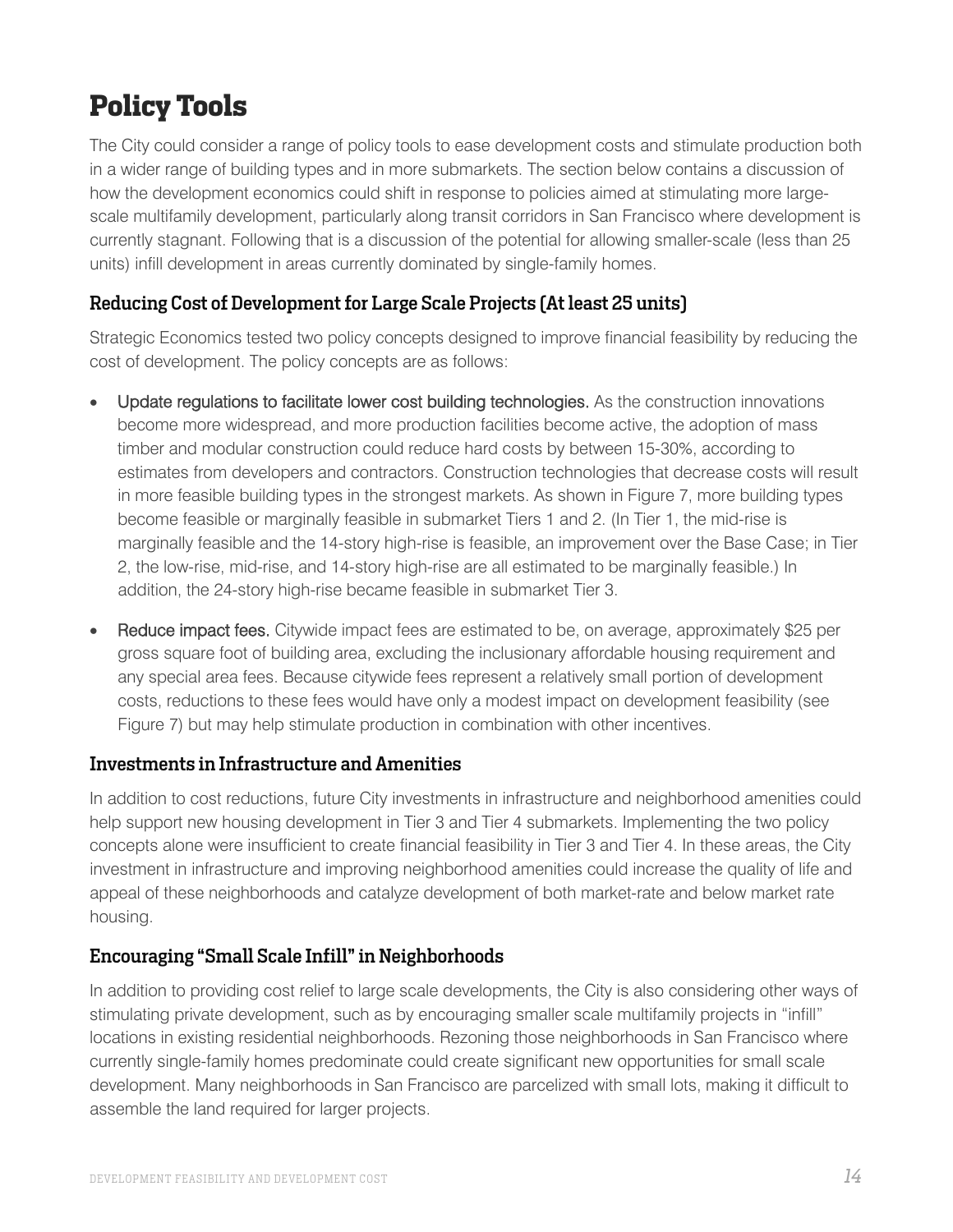Keyser Marston Associates performed a case study analysis of the patterns of small-scale development since 2010. The study found that this type of development had the following characteristics:

- It was more common to develop on parcels that were either vacant or had a commercial use. The demolition of structurally sound single-family homes for redevelopment was rare. If small scale infill development opportunities are limited to vacant and commercial parcels, the potential for significant new housing production may be limited.
- Among the three neighborhoods analyzed over the study period (Richmond, SoMa/Hayes Valley, and the Mission), small scale infill projects produced approximately half of all new housing units in the Richmond, where parcelization and zoning inhibit larger scale projects. In the Mission and SoMa/Hayes Valley, where larger projects are common, small scale infill projects represented just 2.7 percent of new units. Larger scale development is permitted in more parts of the east side of San Francisco than in the west or south side, and this may result in a higher likelihood of smaller parcels assembled into larger developments.
- The majority (81 percent) of small-scale developments were able to avoid inclusionary requirements either because their unit counts were too low to trigger the requirement (less than 10 units) or by qualifying as student housing.
- The new units produced by small scale infill development are not typically affordable to a middleincome family. Both rental and ownership units were priced at levels above what the City considers to be affordable to middle income households.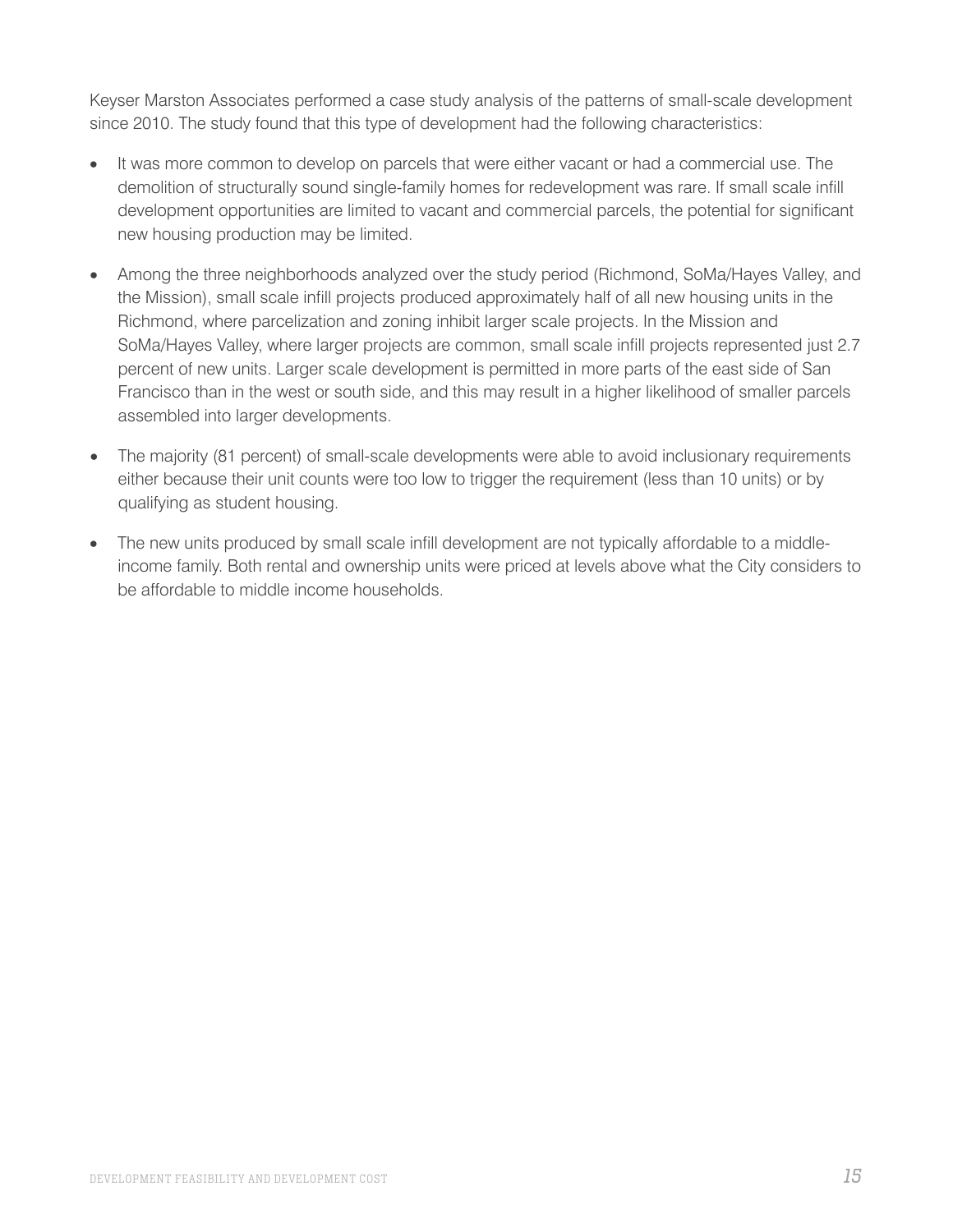### *Figure 7:* Developer Return on Investment by Building Type and Submarket Tier

|                   | Low-Rise    | Mid-rise    | High-rise    | High-rise    |
|-------------------|-------------|-------------|--------------|--------------|
|                   | (5 Stories) | (8 Stories) | (14 Stories) | (24 stories) |
| Tier 1            | $-9%$       | 5%          | 12%          | 43%          |
| Tier 2            | 6%          | 8%          |              | 34%          |
| Tier <sub>3</sub> | $-3%$       | $-4%$       |              | 17%          |
| Tier 4            | $-15%$      | $-18%$      |              | $-3%$        |

#### **Base Case Conditions**

#### Policy: Facilitate Construction Technologies to Reduce Hard Costs

|        | <b>Low-Rise</b> | Mid-rise    | High-rise                 | High-rise |
|--------|-----------------|-------------|---------------------------|-----------|
|        | (5 Stories)     | (8 Stories) | (14 Stories) (24 stories) |           |
| Tier 1 | 2%              |             | 26%                       |           |
| Tier 2 | 19%             | 22%         | 23%                       | 51%I      |
| Tier 3 | 9%              | 9%          | 8%                        | 32%       |
| Tier 4 | 4%              | -7%         |                           | 10%       |

#### Policy: Reduce Citywide Impact Fees

|        | <b>Low-Rise</b> | Mid-rise    | High-rise    | High-rise    |
|--------|-----------------|-------------|--------------|--------------|
|        | (5 Stories)     | (8 Stories) | (14 Stories) | (24 stories) |
| Tier 1 | $-5%$           | 10%         | 16%          | 49%          |
| Tier 2 | 11%             | 13%         | 13%          | 39%          |
| Tier 3 | 1%              | 1%          | О%           |              |
| Tier 4 | $-11%$          | $-14%$      | $-16%$       | 1%           |

#### Key

Feasible (Developer Return is greater than 25%) Marginal (Developer Return is between 15 and 25%) Infeasible (Developer Return is less than 15%)

Source: Strategic Economics, 2020.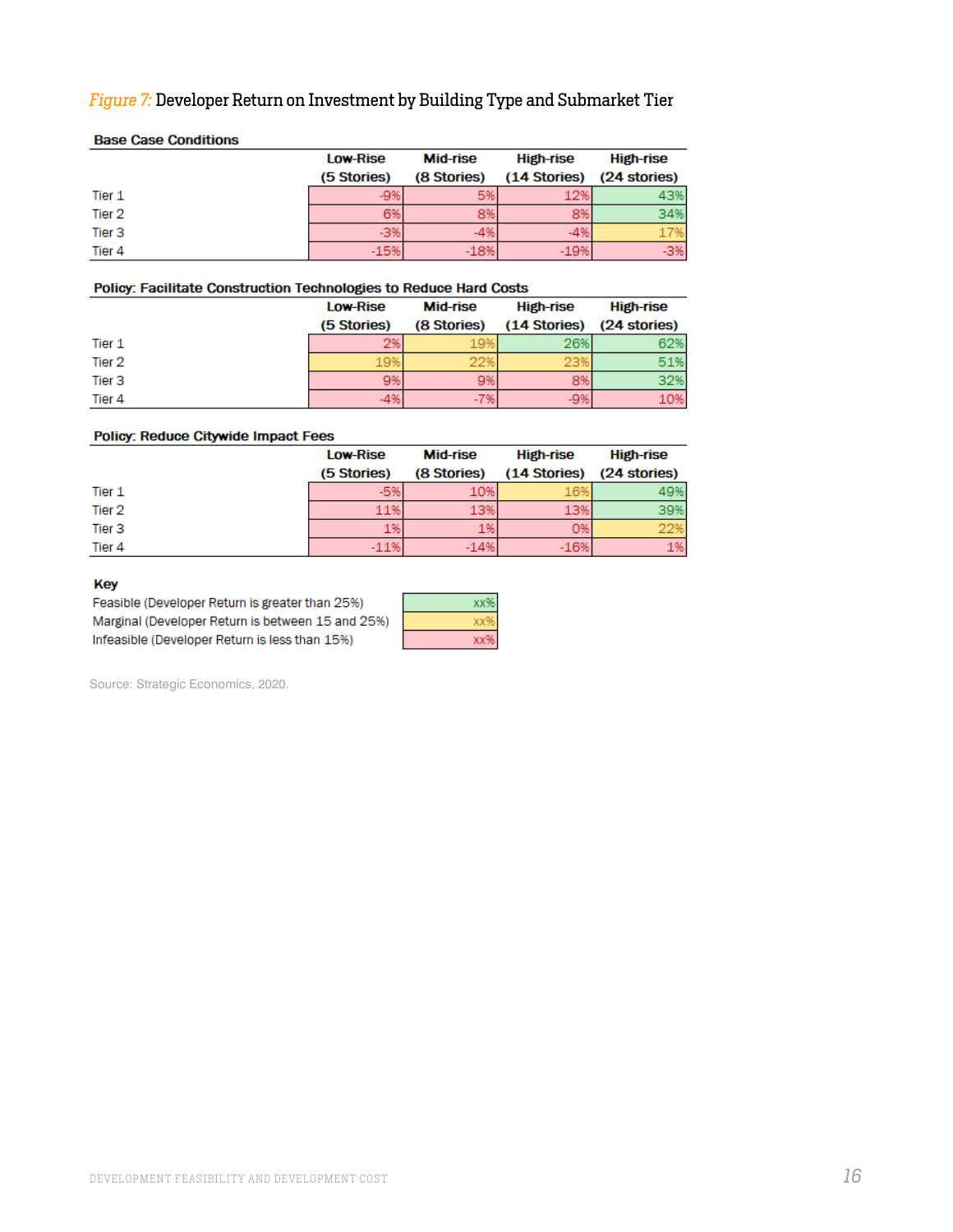# <span id="page-16-0"></span>**Development Costs White Paper**

### <span id="page-16-1"></span>**Introduction**

The Housing Affordability Strategies (HAS) project examines how the City of San Francisco can improve housing affordability over the next 30 years, particularly for low- and moderate-income households. The HAS analyzes development feasibility, policies, and investments to achieve San Francisco's housing targets – created both through Mayoral action and the will of the voters – of 5,000 new housing units per year, at least one third of which should be permanently affordable at low and moderate incomes. This white paper accompanies the main HAS report by providing additional detail on development costs in San Francisco.

### <span id="page-16-2"></span>**Construction Cost Trends**

Construction costs in San Francisco have been rising steadily in the last decade. According to a recent survey of construction costs from Turner and Townsend, San Francisco has the highest construction costs in the world.**[1](#page-20-1)** The construction cost for high-rise apartment housing was estimated at \$350 per square foot, compared to \$307 per square foot in New York, and \$218 per square foot in Seattle, the next two hottest development markets. Construction industry experts are projecting continued cost inflation of between 4.5 and 7.0 percent in San Francisco in 2020.**[2](#page-20-2)**

However, actual construction costs are not always in line with the selected labor and materials cost items that are reflected in most construction cost indices, because construction bids from general contractors and subcontractors can vary dramatically depending on economic conditions and labor availability. The TBD Bid Index tracks the changes in construction bids, which are usually much more volatile than other more generalized construction cost indices. The TBD Bid Index finds that construction bids have escalated rapidly since the Great Recession, at a compounded annual growth rate of 7.3 from 2011 to 2019. By comparison, the annual cost escalation from 2003 to 2010 was 2.7 percent.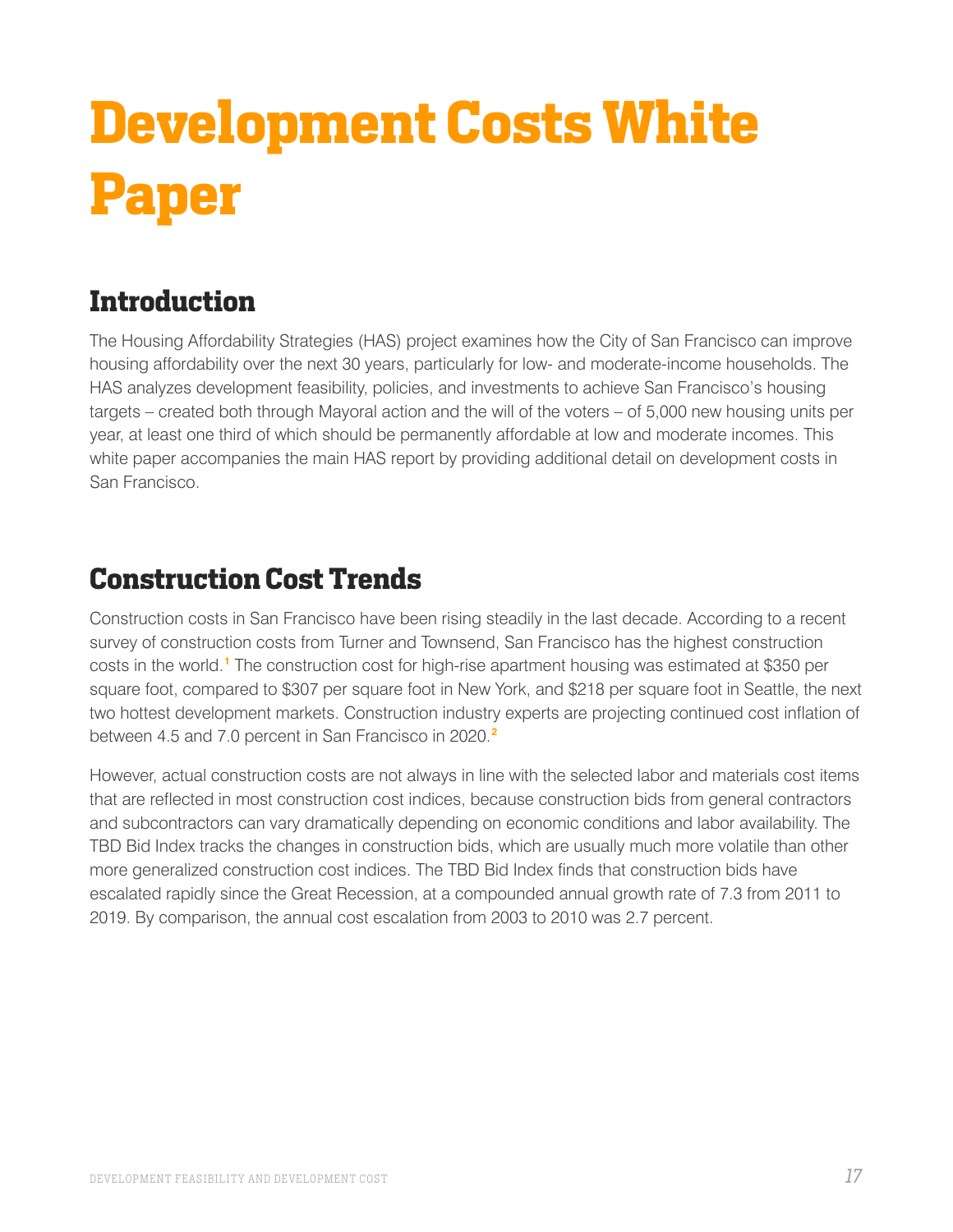

#### *Figure 1:* Construction Bid Index, 2003-2019

Source: TBD Consultants, Construction Bid Index.

Factors that are affecting construction costs include the following:

Lack of experienced construction personnel. Nationally, the construction industry lost 2.2 million jobs during the Great recession.**[3](#page-20-3)** As the number of projects dried up, many workers chose to retire earlier, or found new jobs in different industries. The labor shortage has persisted, partly because there are insufficient job training opportunities for the next generation of workers. Building up the workforce takes time. Meanwhile, new entrants to the construction industry are less experienced, and therefore less efficient, which has an impact on costs.

Lack of competition, especially at the subtrade level. Because of the shortage of skilled labor, there are few competitive bids from sub-contractors in specialized trades. This shortage of qualified and available subcontractors has driven up bids for new development projects.  

The amount of construction activity in the Bay Area is contributing to the shortage of labor and subcontractor firms. There is a large volume of large public sector projects underway in the Bay Area, including transit expansions and school/hospital upgrades statewide; private commercial developments led by major tech employers; and other development projects.

Potential new tariffs on construction materials could also drive up costs. In San Francisco, it is estimated that 2018 tariffs on steel increased the price of some materials by 17 percent.**[4](#page-20-4)** While the May 2019 trade agreement with Canada and Mexico lifted tariffs on steel imported from these countries, there is still uncertainty about the impact of future trade policies on building materials in the future.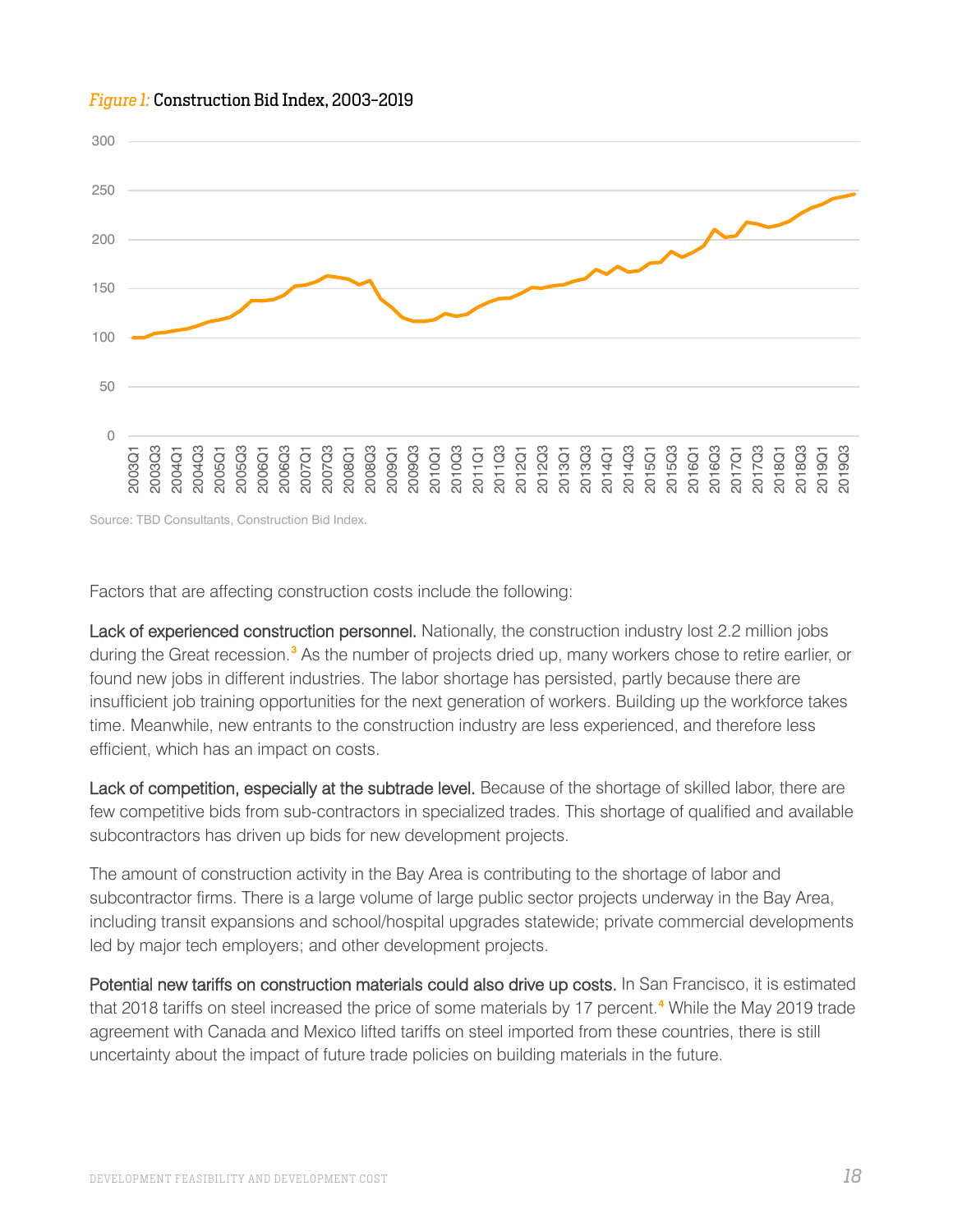## <span id="page-18-0"></span>**Innovative Technologies**

The introduction of innovative technologies such as modular construction and mass timber have the potential to greatly reduce the cost of housing construction.**[5](#page-20-5)**

Modular development is a construction approach of manufacturing units offsite. While the modules are constructed in a factory, the construction site can be prepared. Once the modules are completed, they are loaded and transported to the construction site, and then assembled on-site. The assembly process is estimated to take about six to eight weeks, a much shorter time frame than conventional construction. Modular development methods have the potential to reduce construction costs in projects, due to savings on time and labor. One modular firm based in the Bay Area, for instance, has cited that their projects have a 30 percent reduction in construction cost.

Cross-laminated timber (also known as mass timber) could also dramatically reduce construction cost for residential buildings. CLT refers to an engineered wood product, which is made by stacking and pressing layers of 2x4 and 2x6 lumber to form larger panels. CLT panels can be anywhere from four to 20 inches thick, four feet to 12 feet wide, and 60 feet or longer. While this technology has been used in Europe since the 1990s, it has only recently been introduced in the United States. Because these new technologies are fairly untested in the U.S., they are presently more expensive than traditional Type V wood construction. However, this dynamic is forecast to change in the next five to ten years, as building codes are updated and the production scales up.

Mass timber provides a variety of advantages compared to conventional residential construction<sup>[6](#page-20-6)</sup>:

- CLT panels are comparable in performance to steel and concrete, but have a lower carbon footprint, and allow for the construction of higher buildings than traditional wood-frame construction.
- CLT panels are stronger and more resilient to fire and earthquakes than conventional construction types and can be used for a variety of construction applications (floor, roof, and wall).
- Because mass timber is manufactured off-site in a controlled factory environment, the on-site labor required is significantly lower, which drives down the overall cost of construction.
- On-site construction schedules are up to 40 percent faster, because the systems can be assembled more quickly than conventional construction.**[7](#page-20-7)** The faster construction period lowers the cost of financing for the development.

However, there are constraints that inhibit the use of these new construction technologies more widely.

Cost and scale of production. According to DCI Engineers, the number of suppliers in North America has grown from only 2 in 2011 to 7 by 2019. However, most suppliers are in Canada, Washington, and Oregon, and the cost of transportation from the factories to job sites is significant.

Financing/underwriting. Obtaining financing can be a major obstacle to building modular housing, as lenders view modular projects to be more risky than traditional construction. In addition, developers need to make significant upfront capital investment for both modular and CLT, which is challenging for most development projects.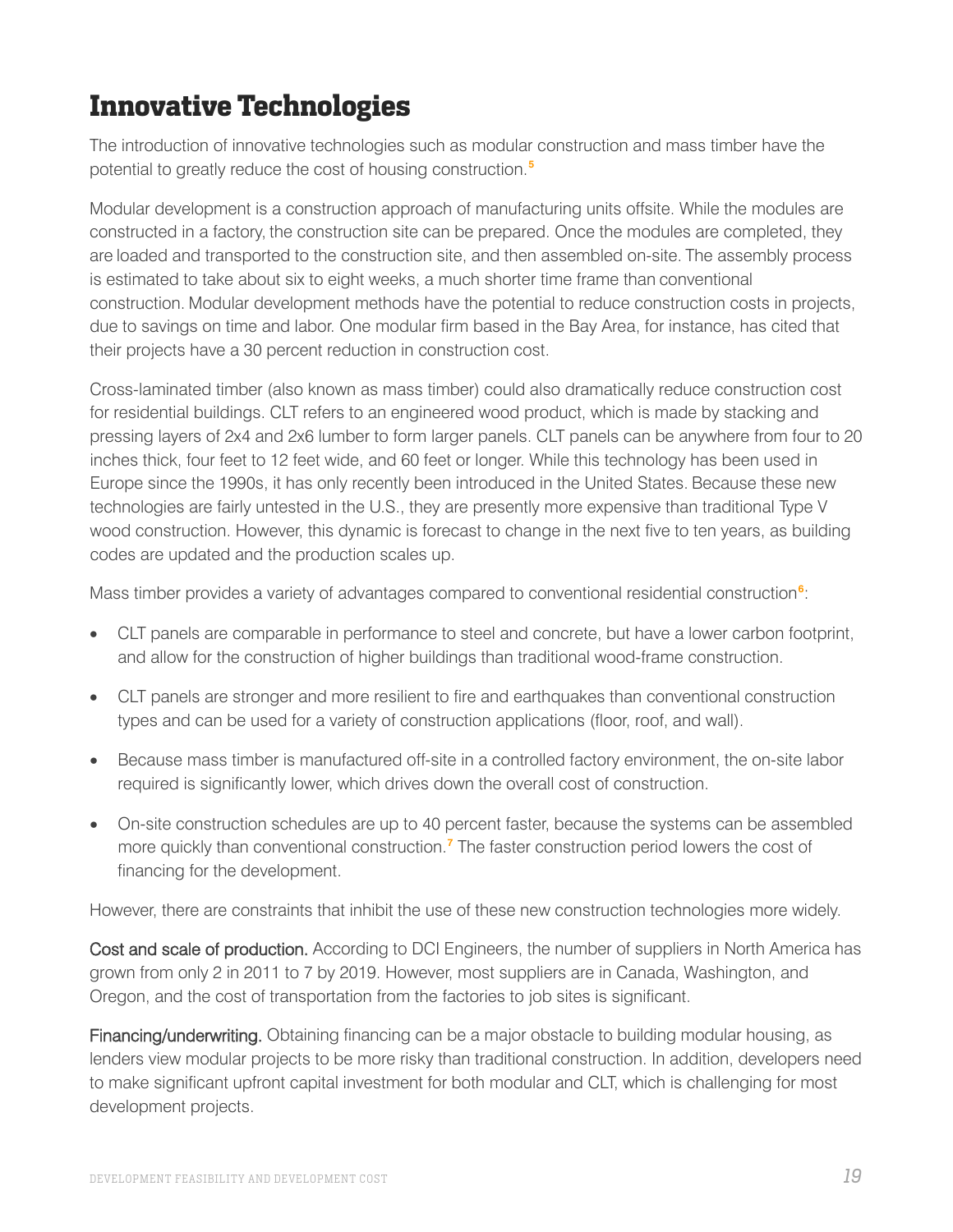Building codes. The City's existing building codes do not encourage the use of mass timber and may even prohibit it for buildings over 8 stories.

Labor. New construction jobs will need to be of equal or better quality than conventional construction jobs in order to be an equitable strategy for improving affordability. Workforce development programs in the construction industry are needed, both for conventional housing development and for preparing workers for off-site manufacturing and construction jobs using these newer technologies.

### <span id="page-19-0"></span>**Strategies to Reduce Development Costs**

As mentioned in the feasibility section, there are a variety of policy tools available to the City that could ease development costs significantly by removing barriers to the use of new technologies and increasing the size of the construction labor force.

Update regulations to facilitate mass timber and modular construction. The City of San Francisco can put policies in place to facilitate the transition to new construction technologies by updating building codes and permitting processes. San Francisco's building code would need to adopt new standards consistent with the Universal Building Code, in order for mass timber to be implemented at a larger scale, especially for taller buildings.

Workforce development. The City of San Francisco can coordinate with community-based organizations, labor, and workforce training programs to ensure that there is a growing pipeline of workers and subcontractors prepared for off-site manufacturing and construction jobs using newer technologies. The City could also consider shorter term strategies to house construction workers as a way to attract construction labor to the city and metropolitan area.